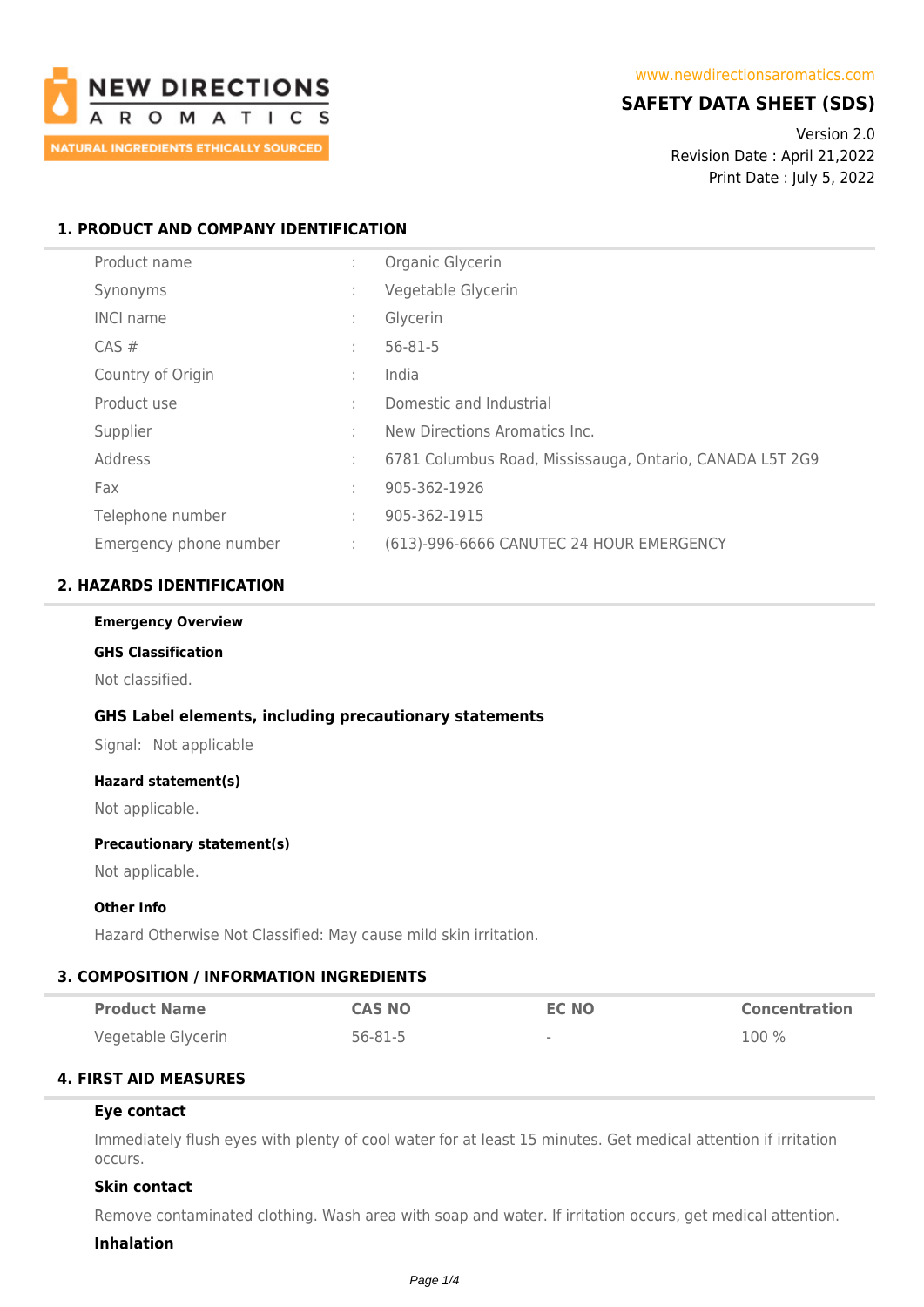If inhaled, removed to fresh air. Get medical attention if symptoms appear.

### **Ingestion**

Seek medical attention or contact local poison control center.

### **5. FIRE FIGHTING MEASURES**

### **Suitable extinguishing media**

Water spray, foam, dry powder, carbon dioxide. Fight large fires with water spray or alcohol resistant foam or fog

### **Unsuitable extinguishing media**

Do not use water jet

### **Special protective equipment and precautions for fire-fighters**

Wear proper protective equipment. Exercise caution when fighting any chemical fire. Use water spray or fog for cooling exposed containers.

### **Special hazards arising from the substance or its combustible products**

Hazardous decomposition products may be formed at extreme heat or if burned.

### **6. ACCIDENTAL RELEASE MEASURES**

### **Personal precautions, protective equipment and emergency procedures.**

Equip clean crew with proper protection. Respiratory protection equipment may be necessary.

#### **Environmental precautions**

Prevent entry to sewers and public waters. Notify authorities if product enters sewers or public waters.

### **Methods and materials for containment and cleaning up**

Clean up any spills as soon as possible, using an absorbent material to collect it. Use suitable disposal containers.

### **7. HANDLING AND STORAGE**

### **Precautions for safe handling**

No direct lighting. No smoking. Ensure prompt removal from eyes, skin and clothing. Wash hands and other exposed areas with mild soap and water before eating, drinking or smoking and when leaving work. Handle in accordance with good industrial hygiene and safety procedures.

### **Conditions for safe storage, including any incompatibilities**

Provide local exhaust or general room ventilation to minimize dust and/or vapour concentrations. Keep container closed when not in use.

### **8. EXPOSURE CONTROLS AND PERSONAL PROTECTION**

### **Eyes**

Use tightly sealed goggles.

### **Skin**

If skin contact or contamination of clothing is likely, protective clothing should be worn. Use protective gloves.

### **Ingestion**

Not for ingestion.

### **9. PHYSICAL AND CHEMICAL PROPERTIES**

| Appearance | colorless viscous liquid. |
|------------|---------------------------|
| Odor       | Characteristic mild odor. |
| – pH       | $6.5 - 7.5$               |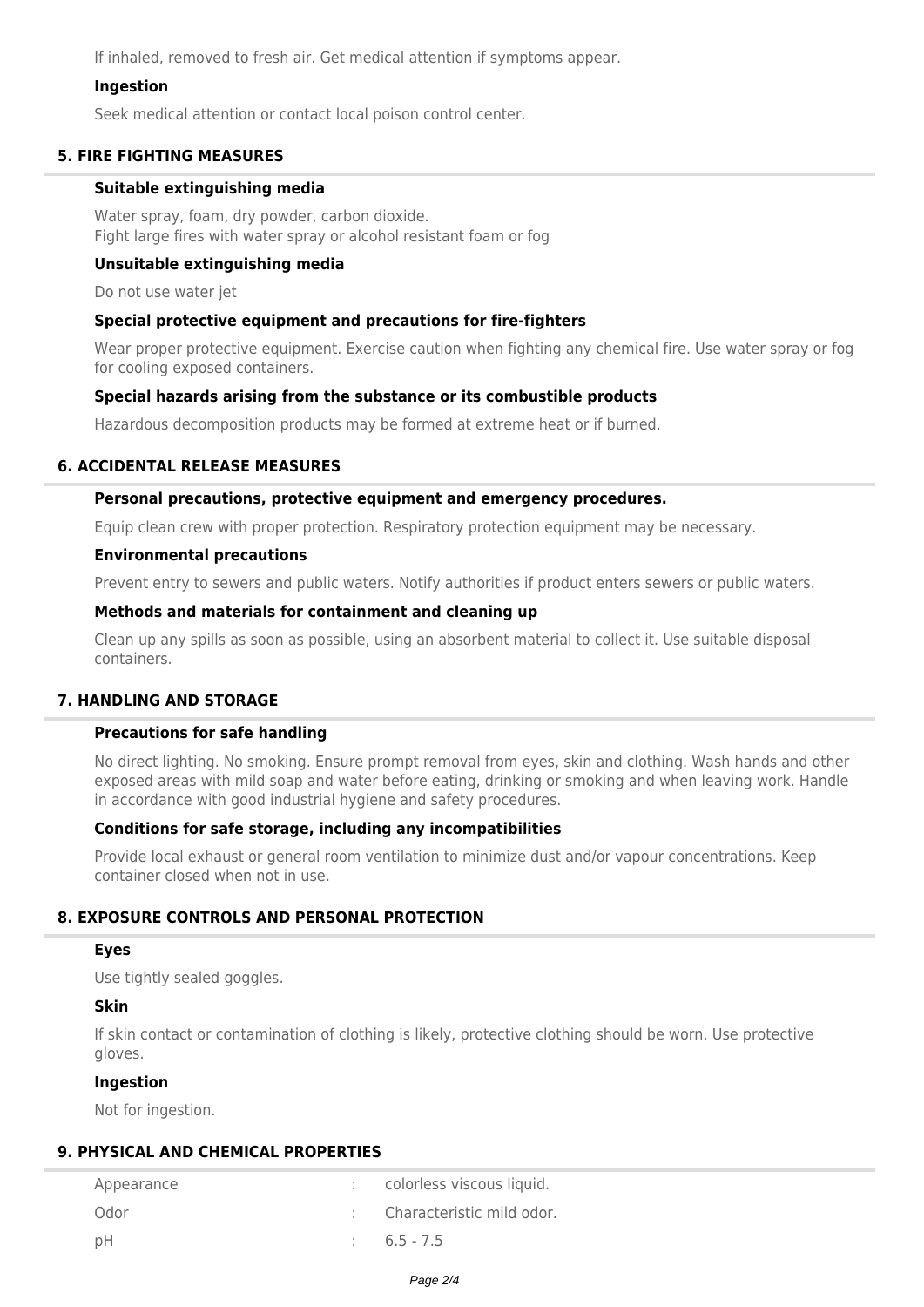| Melting Point/Freezing Point  | 16 to 21°C @ 760.00 mm Hg/A 50% (w/v) glycerol/water solution<br>freezes at $-25^{\circ}$ C |
|-------------------------------|---------------------------------------------------------------------------------------------|
| Initial b.p and boiling range | 313°C (595.4°F)                                                                             |
| Flash point                   | $193^{\circ}$ C                                                                             |
| Relative density              | 1.256 @ $25^{\circ}$ C                                                                      |
| Solubility (ies)              | Soluble in water, fats and oils                                                             |
| Auto-ignition temperature     | 400 °C                                                                                      |

### **10. STABILITY AND REACTIVITY**

### **Reactivity**

This material presents no significant reactivity hazard.

### **Chemical stability**

Chemically stable.

### **Possibility of hazardous reactions**

Hazardous polymerization will not occur.

#### **Conditions to avoid**

Avoid sparks, flame and other heat sources.

### **Incompatible materials**

Strong oxidizing agents.

### **11. TOXICOLOGICAL INFORMATION**

#### **Acute toxicity**

Not available.

#### **Reproductive toxicity**

No adverse effects on reproduction are known.

### **Inhalation**

Mist may cause respiratory tract irritation

#### **Skin contact**

May cause skin irritation.

### **Eye contact**

May cause eye irritation.Possible irritation should be prevented by wearing safety glasses.

#### **Ingestion**

May cause digestive tract irritation. It is considered a purgative and stimulates smooth muscle of the digestive tract.

### **12. ECOLOGICAL INFORMATION**

#### **Ecotoxicity**

Not available

### **Persistence and degradability**

Possibly hazardous short term degradation products are not likely. However, long term degradation products may arise.

### **Bio - accumulative potential**

Not available.

### **Mobility in soil**

Not available.